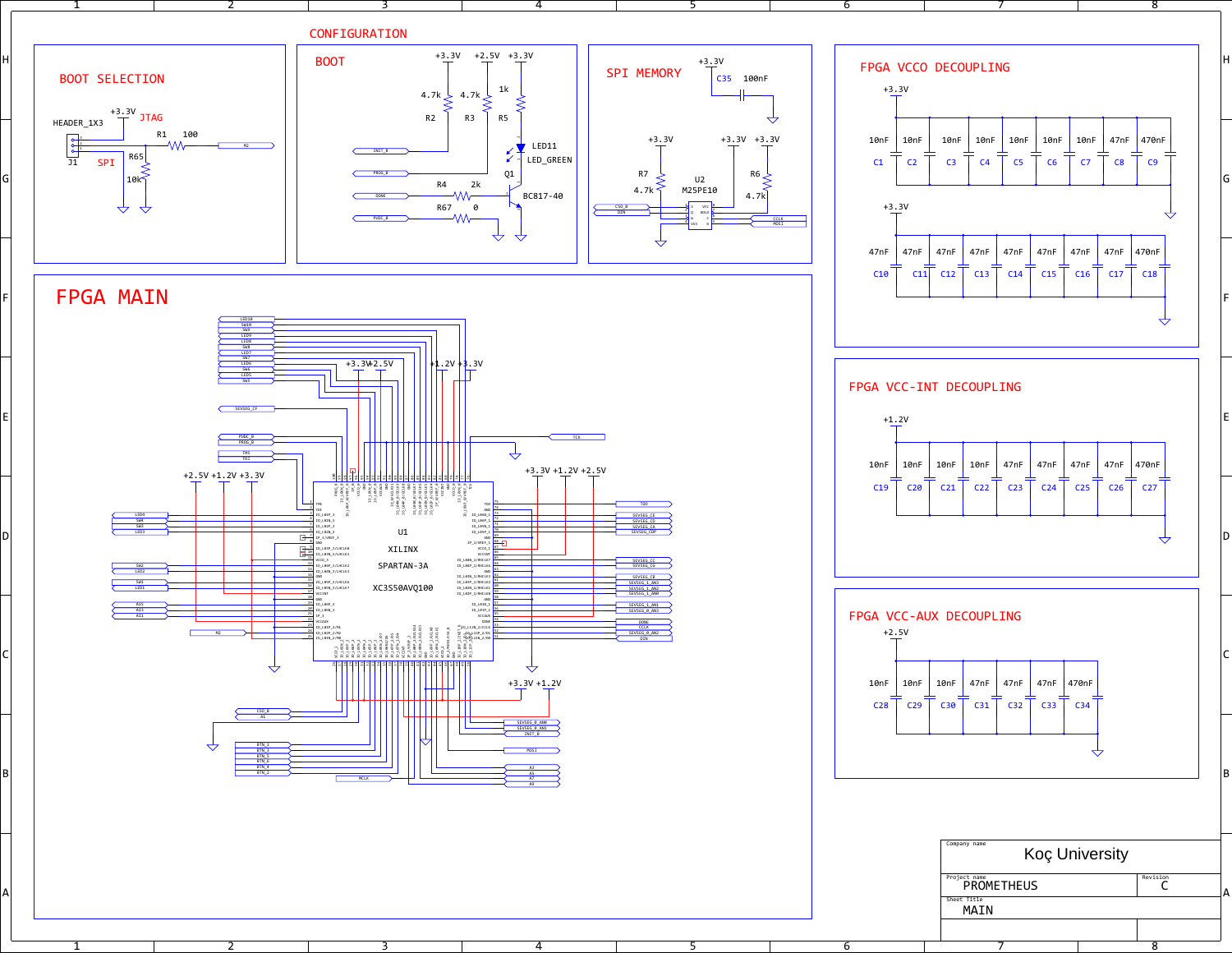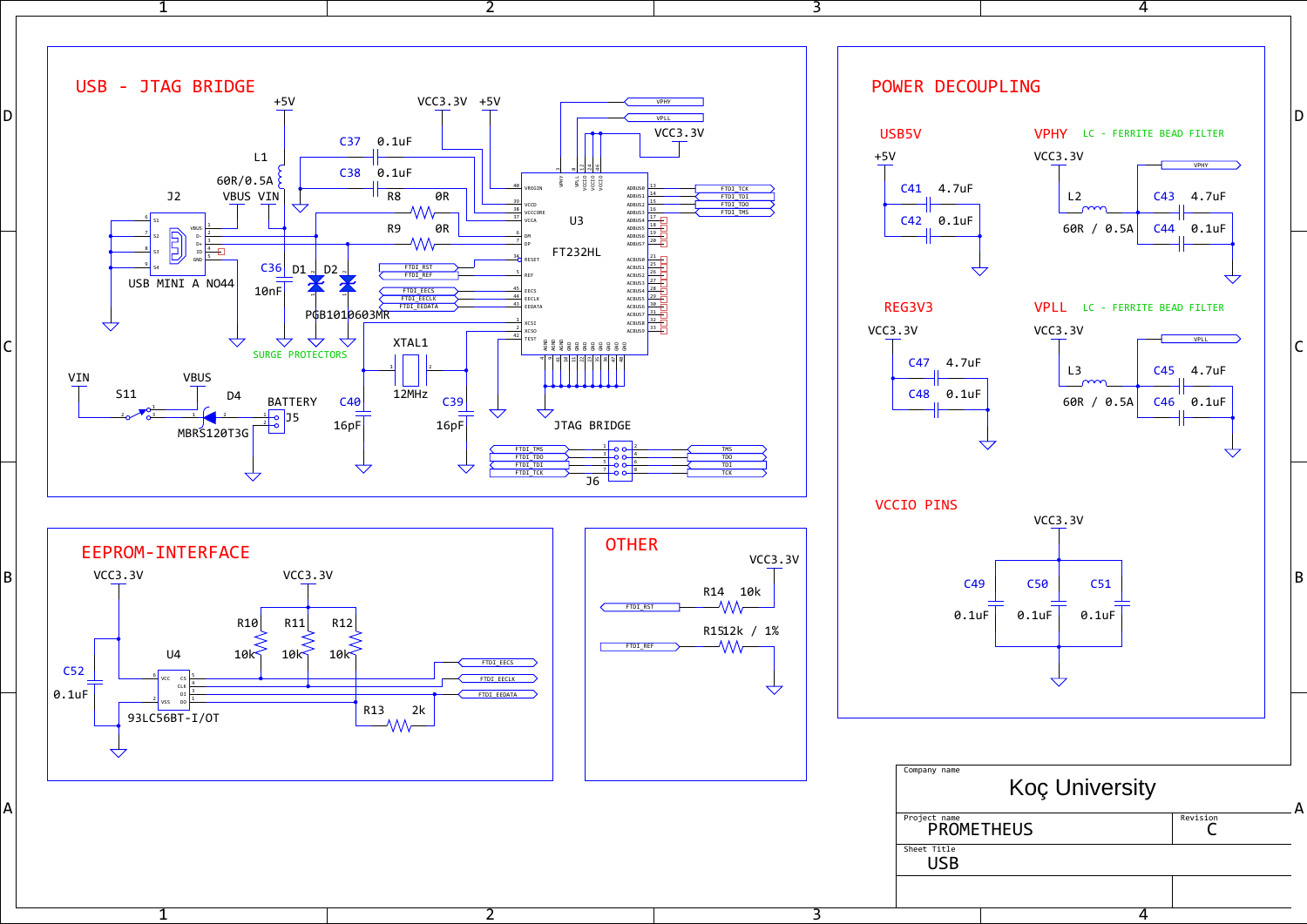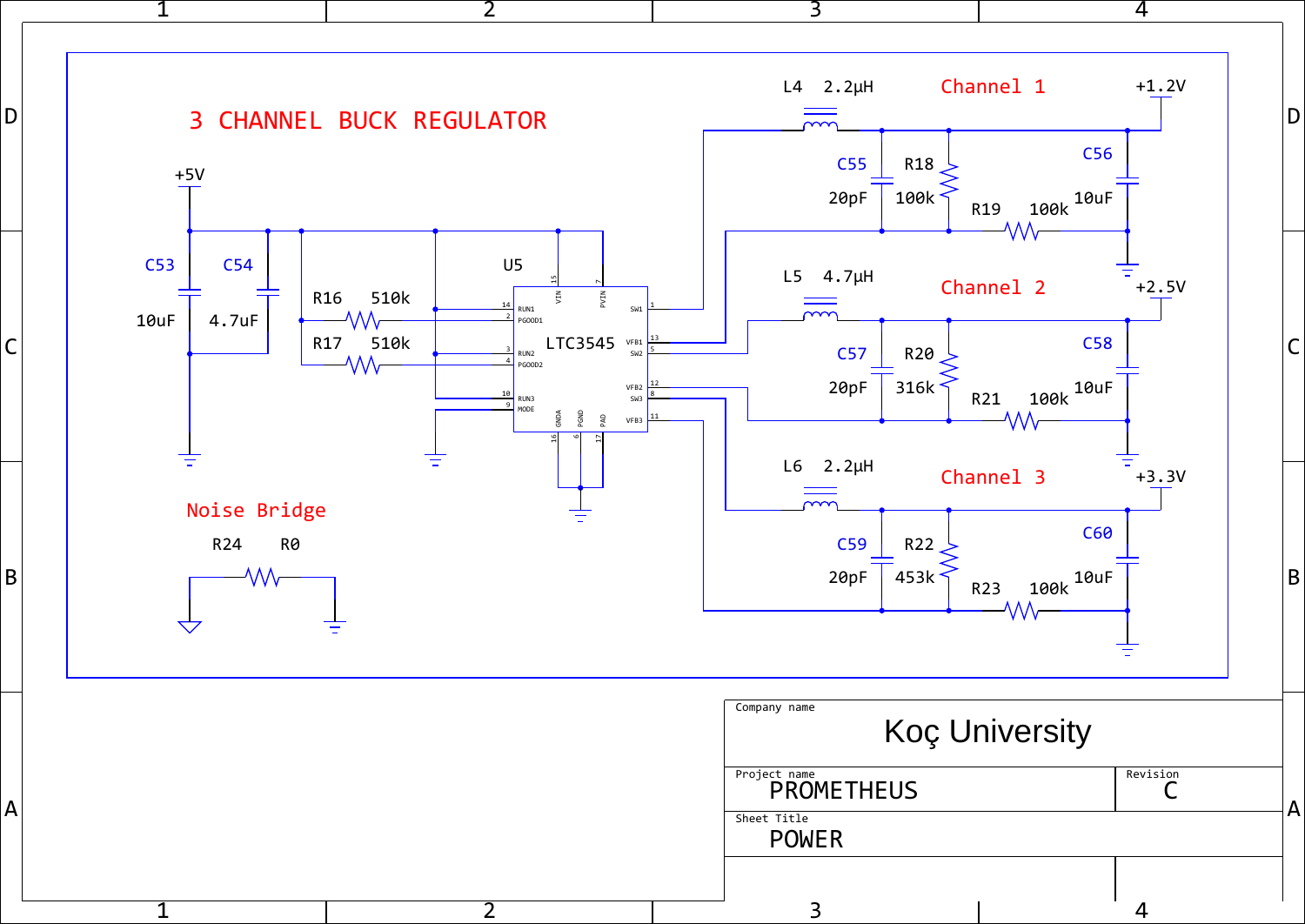| 1                                                                                 | $\overline{2}$                                                                         | $\overline{3}$                                                                   |                       | $\overline{4}$ |              |
|-----------------------------------------------------------------------------------|----------------------------------------------------------------------------------------|----------------------------------------------------------------------------------|-----------------------|----------------|--------------|
| D <br>$+3.3V$                                                                     | HIGH SPEED OSCILLATOR<br>$+3.3V$<br>U6                                                 |                                                                                  |                       |                | D            |
| C61<br>$0.1$ uF<br>$\overline{C}$<br>$\overline{\mathbf{\triangle} }$<br>$\Delta$ | VIN OUT<br>MCLK<br>OE<br>GND DIV<br>LTC6905<br>C62<br>J3<br>10nF<br>$\bigtriangledown$ | $\frac{\frac{3}{2} \text{HEADER}}{100}$ 50Mhz                                    |                       |                | lC           |
| B                                                                                 |                                                                                        |                                                                                  |                       |                | B            |
| $\overline{A}$                                                                    |                                                                                        | Company name<br><b>Project name</b><br>PROMETHEUS<br>Sheet Title<br><b>CLOCK</b> | <b>Koç University</b> | Revision<br>J  | $\mathsf{H}$ |
|                                                                                   | ٠,                                                                                     | 3                                                                                |                       | 4              |              |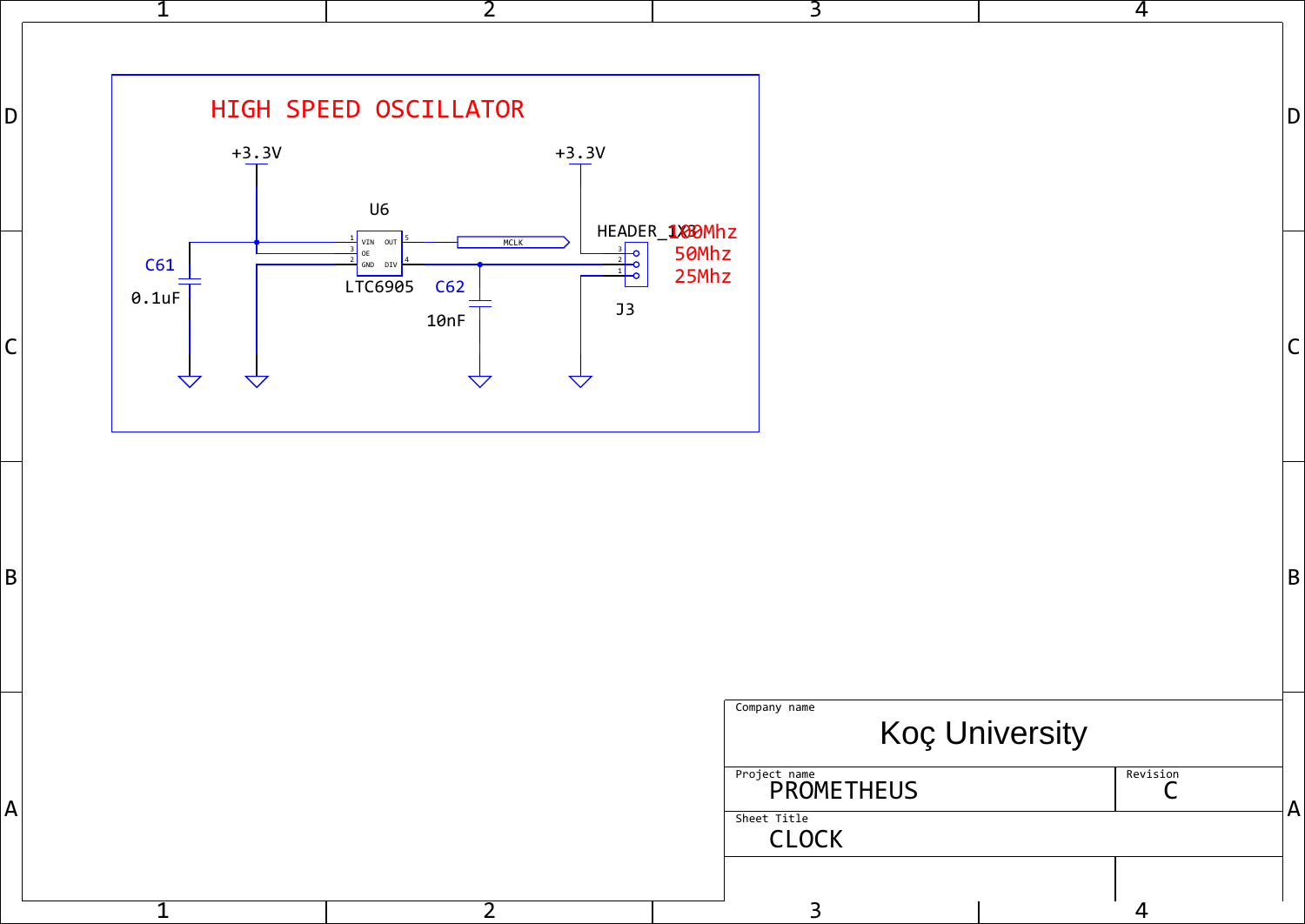





 $1$  and  $1$ 

 $1$  and  $1$ 



2

2

3

4